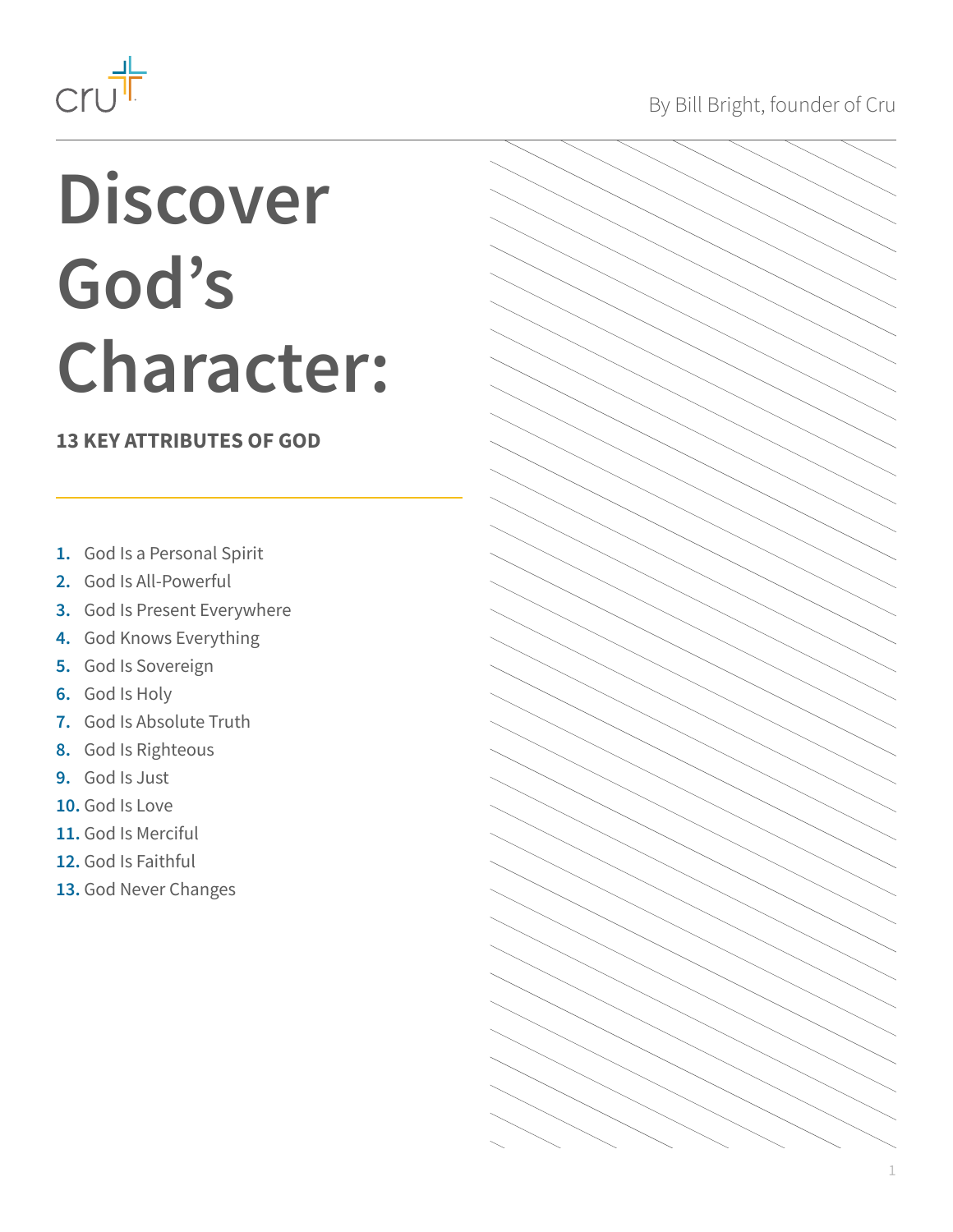

### **Introduction**

Do you find yourself doubting God when you are faced with a difficult situation? Are you often frustrated by negative circumstances? Is it hard for you to trust God with the challenges of life?

People have many different perceptions of what God is like. Some see Him as an indulgent grandfather or a divine Santa Claus. Others see Him as a vengeful dictator. Many people fear God because they have a distorted understanding of His character. God not only wants you to view Him correctly, He wants you to know Him intimately.

How you view God and His involvement in your life touches every facet of who you are. Everything about your life — your desires, motives, attitudes, words and actions — is influenced by your perception of who God is.

Your self-image will improve once you realize the awesome greatness of God and the value He places on you. The more accurate your understanding of who God really is and how He is involved in your life, the more highly motivated you will become to excel in the use of your time, talents and abilities.

God is completely trustworthy. God has unlimited abilities, so He can do anything. He is all-powerful, ever-present, all-knowing and sovereign. Nothing is too difficult for Him. However, despite all this, you can trust Him only to the degree that you know Him. God's character is of the highest integrity. He is morally perfect in every way, so He will always do the right thing. He is holy, absolutely truthful, righteous and just. He will never betray your confidence.

And God is totally committed to His relationship with you, so you can experience the many blessings of His gracious goodness. He is loving, merciful and faithful, and He never changes. He will always do what is best for you.

Are you in the midst of difficult circumstances? Are you facing challenges that seem beyond your ability to cope? Do not despair, because God is with you, and He wants to help you.

Allow the truth about Him and His marvelous character to transform you. Only then will you experience God's best and become all He wants you to be.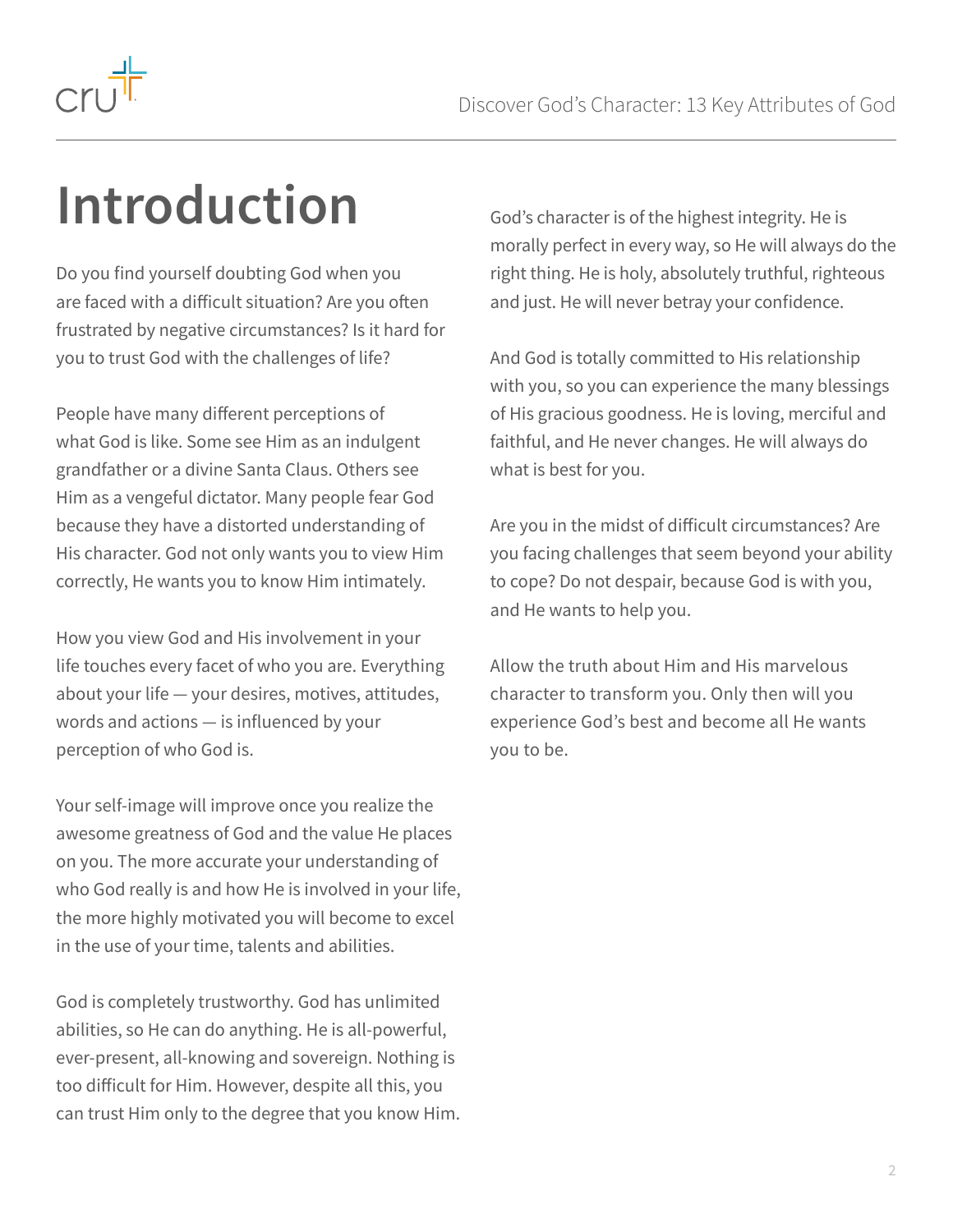<span id="page-2-0"></span>

### **God Is a Personal Spirit …** Gore Spi

#### **so you can have intimate fellowship with Him.**

Our awesome God is gloriously incomprehensible. The following are four of the many ways He is beyond our understanding.

**God is infinite.** Unlike us, God has no limits or boundaries. He is not confined to the dimension of space. His "Friendship with God is reserved for those who reverence Him." (Psalm 25:14, Living Bible)

love, holiness, mercy and all His other qualities are unlimited in their scope and expression.

**God is self-existent.** Unlike everything else in the entire universe, He had no beginning. Because He is the Creator, He is the only One who exists outside of the created order.

**God is eternal.** He is not bound by the dimension of time. He created time as a temporary context for His creation. With God, everything that has ever happened or will ever happen has already occurred within His awareness. God encompasses all of eternity!

**God is self-sufficient.** All creation relies on God for existence, but He has no need for anything. He does not need our help. He only offers us the privilege

of being involved with Him in the fulfillment of His purposes.

God is gloriously incomprehensible, but He is also a personal Spirit. Through His infinite love and goodness, He has provided a way for us to have an authentic, personal relationship with Him.

First, God revealed Himself to us in His Word, the Bible. The Scriptures provide us with a clear description of what God is like and what is important to Him.

Second, God came down from heaven to live on earth. For 33 years, human beings could observe the incarnate God through their senses as they walked and talked with His Son, Jesus.

Third, God destroyed the barrier of sin and selfcenteredness that separated us from our holy God. His perfect Son, Jesus, died on the cross to pay the penalty for our sins.

Fourth, God sent the Holy Spirit to dwell in Christians with His presence.

Our Creator God did all this so we could go beyond just knowing about Him. We can actually enter into a warm friendship and intimate family relationship with Him. What a gracious offer and an awesome privilege!

"You will seek Me and find Me when you seek Me with all your heart." (Jeremiah 29:13, New International Version)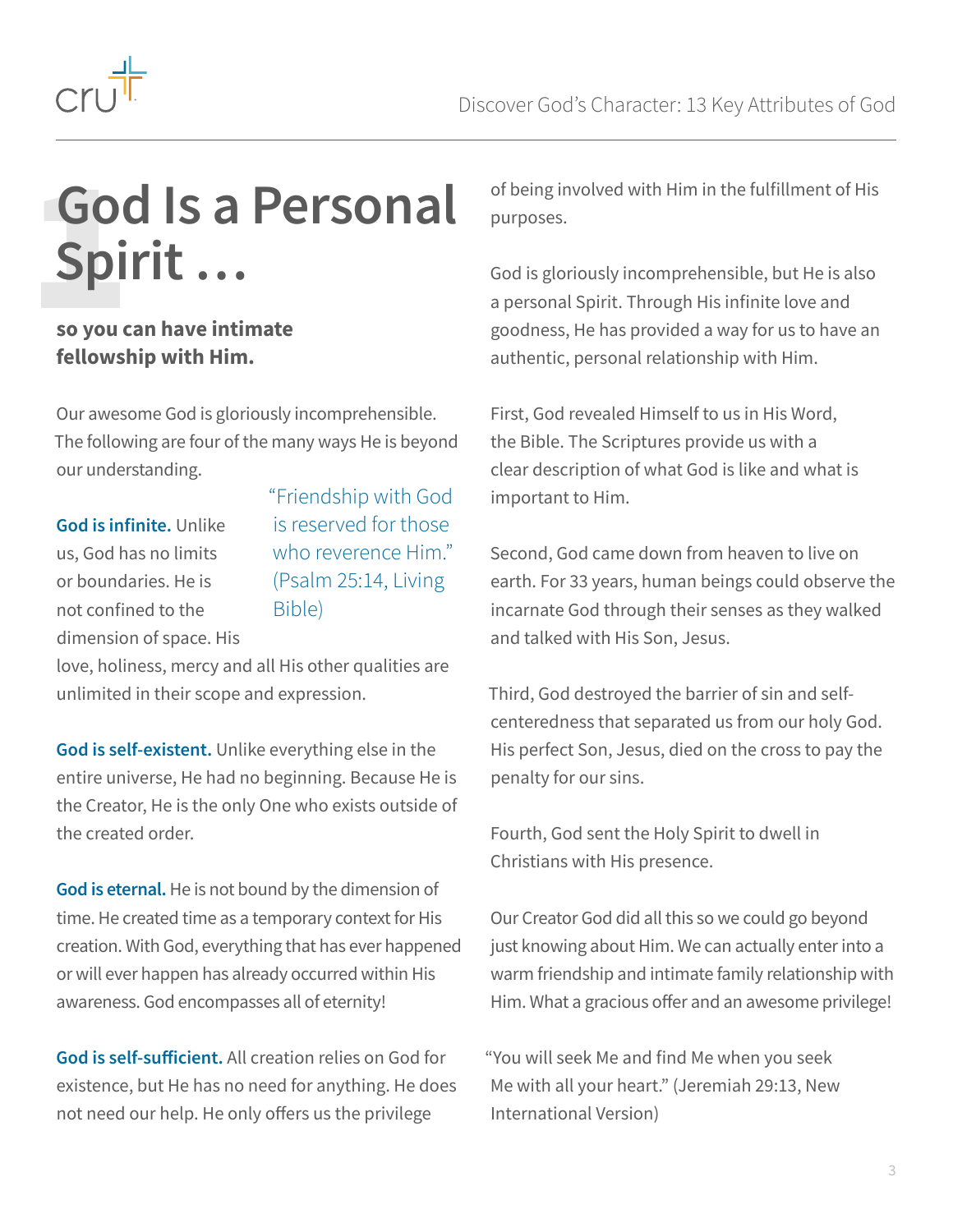<span id="page-3-0"></span>

### **God Is All-Powerful …** GO<br>PO<br>So He ca

#### **so He can help you with anything.**

God merely spoke the universe into being — a universe that astronomers estimate contains more than 100 billion galaxies. But all the power contained in this entire universe is but a small representation of the

"O Sovereign LORD! You have made the heavens and earth by Your strong hand and powerful arm. Nothing is too hard for You!" (Jeremiah 32:17, New Living Translation)

unlimited power of God. The combined energy of all earth's storms, winds, ocean waves and other forces of nature do not equal even a fraction of God's almighty power.

God's power is inherent in His nature. All power has always been His and will continue to be His for all eternity. Any power that we have is given to us by God.

Because God is all-powerful, He has the ability and strength to do whatever He pleases. His power is not restrained or inhibited by any of His created beings. People and nations are powerless when confronted by His might.

Our amazing God is capable of doing anything — as

long as it does not violate any of His other attributes. No task is too big for Him. He never fails. And He is never tired, frustrated or discouraged.

Yet our all-powerful Creator cares for us, and He longs to exhibit His power in our lives.

David writes, "When I look at the night sky and see the work of Your fingers — the moon and the stars You have set in place — what are mere mortals that You should think about them, human beings that You should care for them?" (Psalm 8:3-4, NLT).

No matter what you might be facing, God can help you. Nothing is too hard for Him. No need is too great for Him to meet. No problem is too complicated for Him to solve. No foe is too strong for Him to conquer. No prayer is too difficult for Him to answer.

The Bible promises, "By His mighty power at work within us [He] is able to accomplish infinitely more than we would ever dare to ask or even dream" (Ephesians 3:20, Living Bible).

If our hearts and motives are pure and we truly seek to do God's will, then there is nothing too difficult for us as we depend on His strength.

"I can do everything through Christ, who gives me strength." (Philippians 4:13, NLT)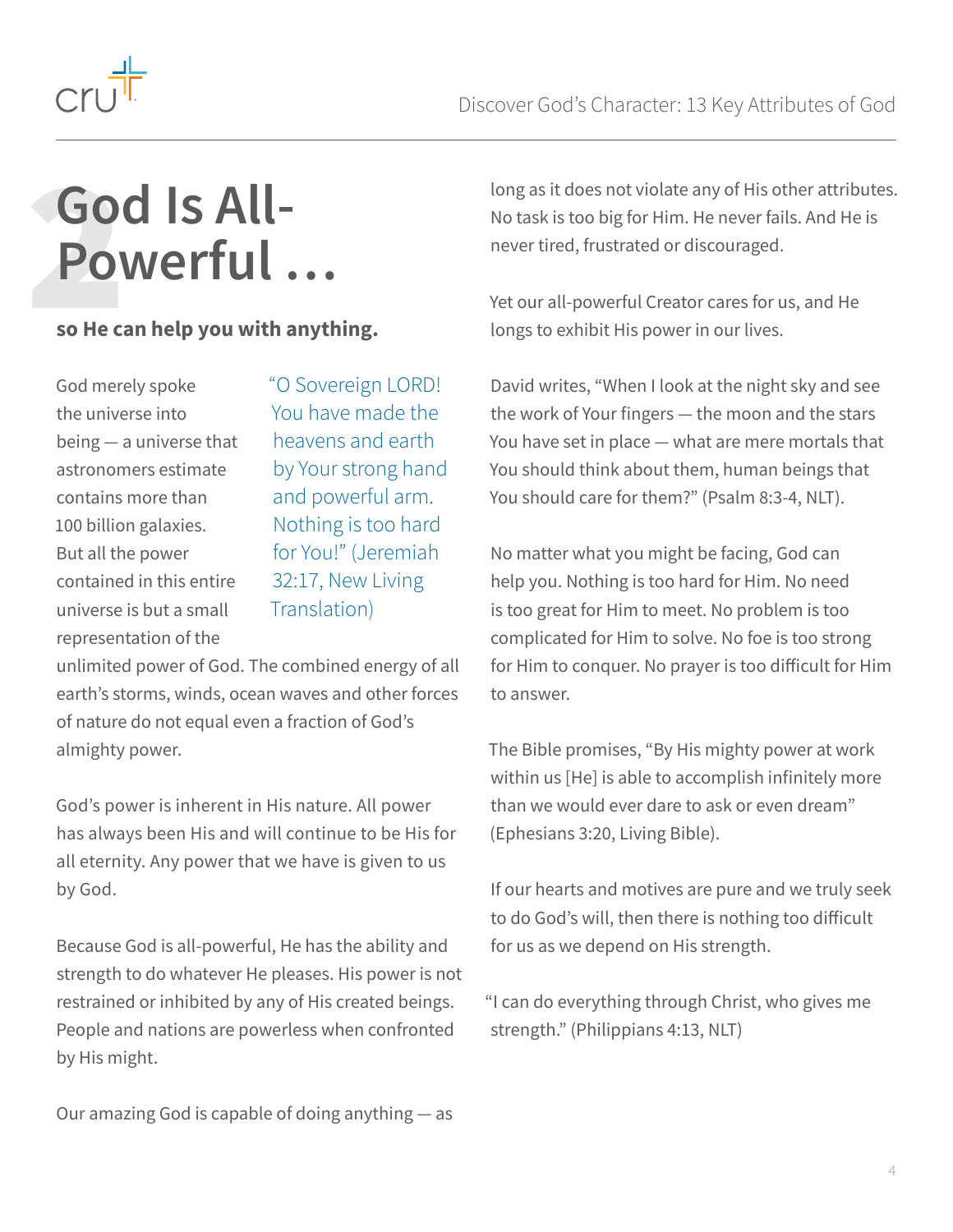<span id="page-4-0"></span>

### **God Is Present Everywhere …** Go<br>EVE<br>so He is

#### **so He is always with you.**

"Where can I go from Your Spirit? Where can I flee from Your presence? If I go up to the heavens, You are there; if I make my bed in the depths, You are there. If I rise on the wings of the dawn, if I settle on the far side of the sea, even there Your hand will guide me, Your right hand will hold me fast." (Psalm 139:7-10, New International Version)

God is always with us. Because He is an infinite Spirit, He is not restricted to being in one location at a time. He fills every inch of space throughout the universe with all His wonderful personal attributes. Although God is distinct from His creation, all His creation exists within Him. In Acts 17:28 we are told, "In Him we live and move and exist" (New Living Translation).

We live in His glorious presence every moment of every day. When we are alone, God watches what we do. When we do something good that nobody else knows about, God sees it and will reward us accordingly.

He also sees the bad things we do in secret. Hebrews 4:13 states, "Nothing in all creation is hidden from God. Everything is naked and exposed before His eyes, and He is the one to whom we are accountable" (NLT).

We actually have the presence of Almighty God living inside us. The apostle Paul wrote, "Don't you know that you yourselves are God's temple and that God's Spirit lives in you?" (1 Corinthians 3:16, NIV).

God wants us to "consciously" live in His presence each day. His ever-presence makes it possible for us to be in constant communication with Him and to depend on Him in every situation. But often we ignore His presence because we are so preoccupied with our lives. Sometimes we even forget He is with us while we are busy serving Him.

Yet God's magnificent presence is all we need for any challenge that may come our way. No person or circumstance can ever remove us from the presence of our loving God. He is always with us, hearing our cries for help. He is always with us, protecting us from danger. He is always with us, watching what we do. He is our ever-present God, Savior, Lord and Master — our dearest friend.

[Jesus said,] "I am with you always." (Matthew 28:20, NIV)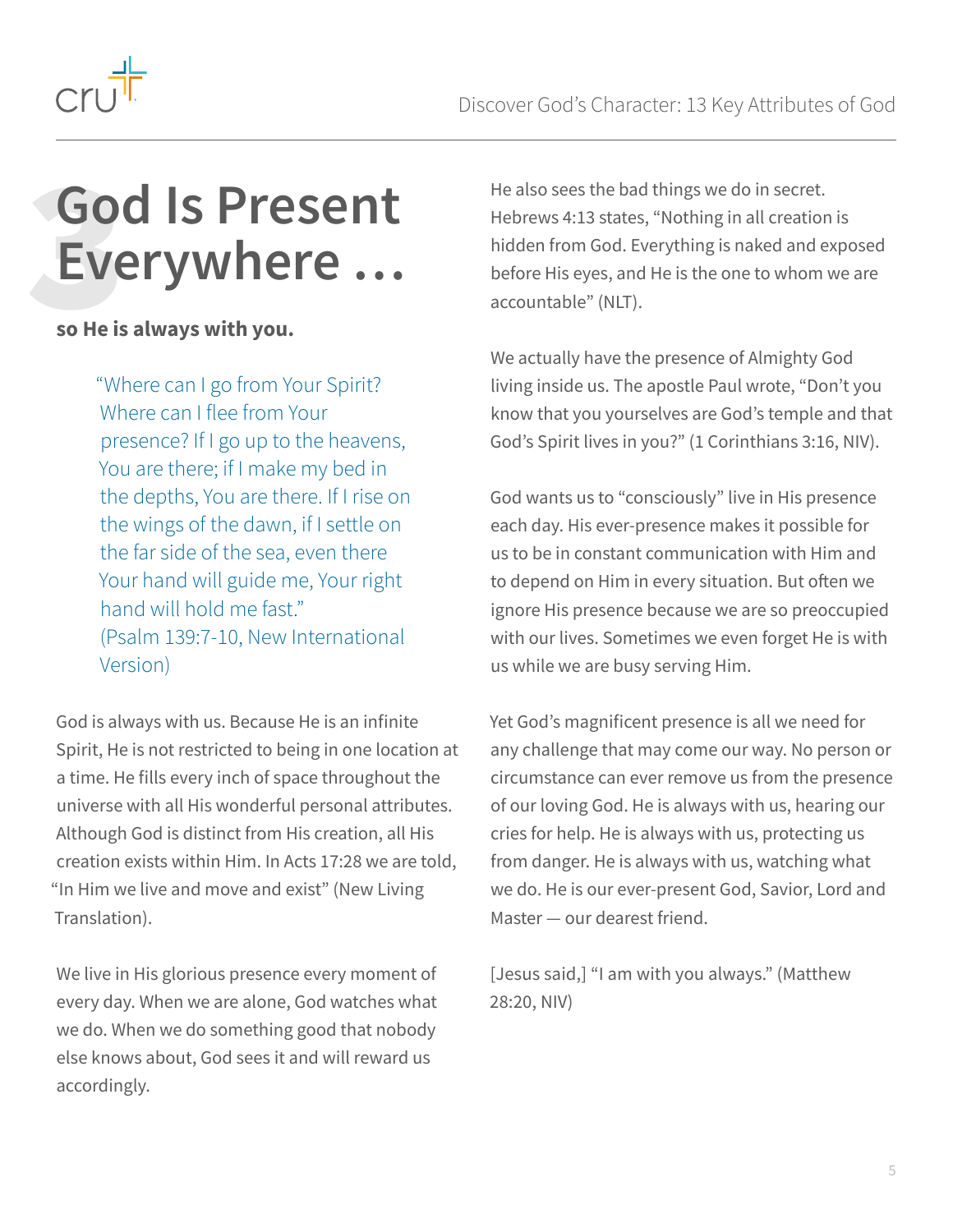<span id="page-5-0"></span>

### **God Knows Everything …** Gore<br>EVE<br>So go to

#### **so go to Him with all your questions and concerns.**

"Oh, what a wonderful God we have! How great are His wisdom and knowledge and riches! How impossible it is for us to understand His decisions and His methods! For who can know what the Lord is thinking? Who knows enough to be His counselor and guide?" (Romans 11:33-34, Living Bible)

Our magnificent Creator God knows everything and is the source of all true knowledge, understanding and wisdom. His knowledge is undefiled by any distortions or wrong perspectives. It is totally true and accurate.

God knows the answers to all of life's questions. Unlike us, God is never surprised or bewildered, because He is always completely aware of all events past, present and future.

He also knows everything about you — your desires, motives and thoughts. God knows more about you than you will ever know about yourself.

King David writes, "O Lord, You have examined my

heart and know everything about me. You know when I sit down or stand up. You know my thoughts even when I'm far away. You see me when I travel and when I rest at home. You know everything I do. You know what I am going to say even before I say it, Lord. You go before me and follow me. You place Your hand of blessing on my head. Such knowledge is too wonderful for me, too great for me to understand!" (Psalm 139:1-6, New Living Translation).

When you face challenges or difficulties, you can be encouraged that God understands what you are going through. He knows about your pressures and problems, and He also knows the purpose for your trials. God promises, "I know the plans I have for you. ... They are plans for good and not for disaster, to give you a future and a hope" (Jeremiah 29:11, NLT).

Whatever your circumstances, whatever your need, God has the answer. He knows everything about your situation and wants to help you.

"If any of you lacks wisdom, you should ask God, who gives generously to all without finding fault, and it will be given to you. But when you ask, you must believe and not doubt, because the one who doubts is like a wave of the sea, blown and tossed by the wind. That person should not expect to receive anything from the Lord." (James 1:5-6, New International Version)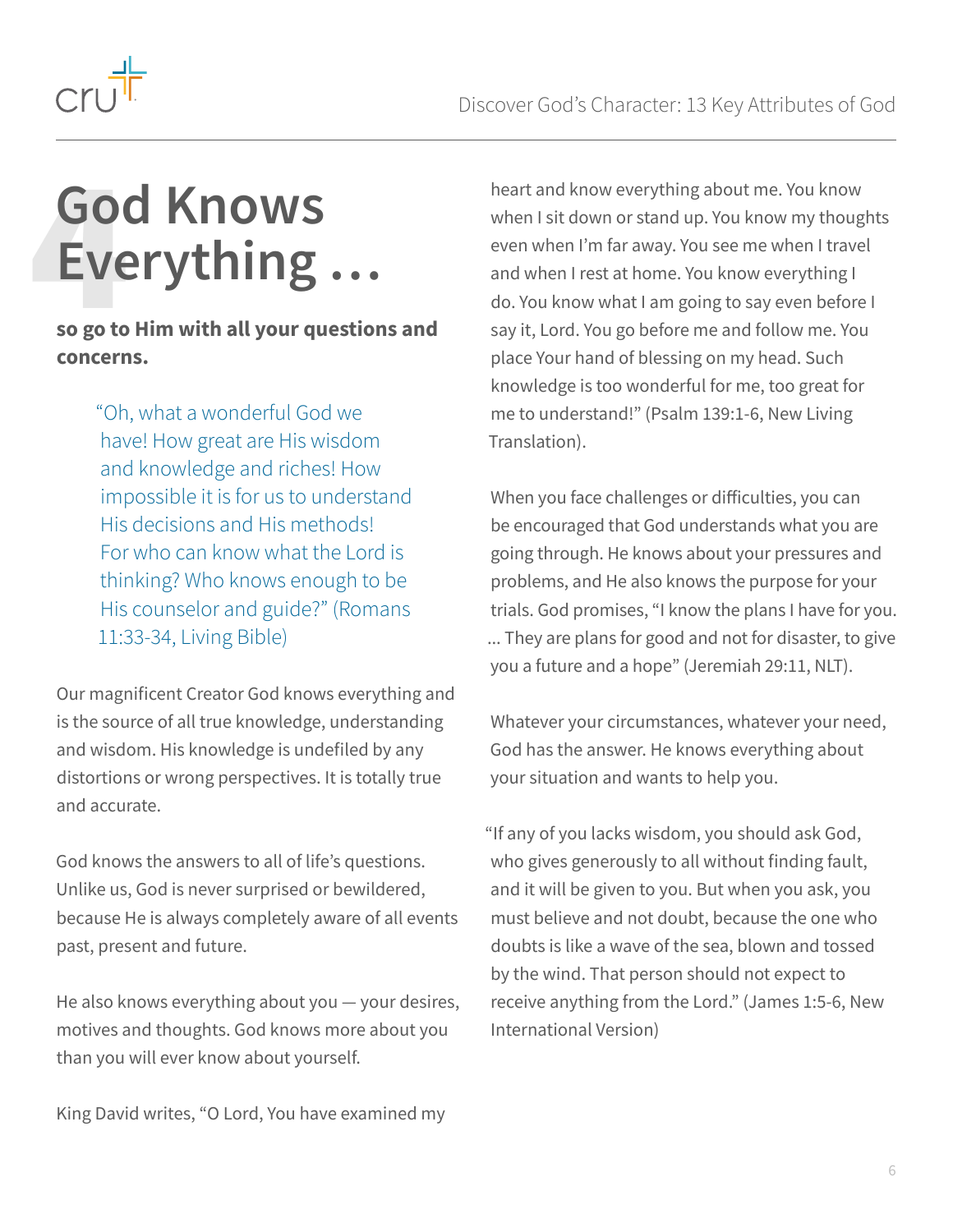<span id="page-6-0"></span>

### **God Is Sovereign …** GO

#### **so joyfully submit to His will.**

"Yours, O LORD, is the kingdom; You are exalted as head over all. Wealth and honor come from You; You are the ruler of all things. In Your hands are strength and power to exalt and give strength to all." (1 Chronicles 29:11-12, New International Version)

God is the sovereign ruler of the universe. There is no higher authority. Our great God possesses every ability He needs to be in absolute control of everything. He is all-powerful, so no one can force Him to do anything against His will. He is present everywhere, so no one can hide from Him or escape His scrutiny. He is all-knowing, so there is nothing about which He is unaware.

Nothing occurs without His divine permission. God commands the forces of nature and uses them to achieve His divine purposes. He established the scientific laws that regulate the universe, and only He can overrule their effect. Even Satan and his legions of evil spirits can operate only within limits prescribed by God.

and events. Daniel explains, "[God] determines the course of world events; He removes kings and sets up other kings" (Daniel 2:21, New Living Translation). Without God's sustaining providence, none of us could live another day. "The life of every living thing is in His hand, and the breath of every human being" (Job 12:10, NLT).

Do you feel overwhelmed by circumstances? Be encouraged: Your loving God is still in control, and He is sovereignly directing your life. Proverbs 19:21 states, "You can make many plans, but the LORD's purpose will prevail" (NLT).

In fact, difficulties and suffering are tools in God's sovereign hands with which He shapes you into the image of Jesus Christ. The Bible promises, "God causes everything to work together for the good of those who love God and are called according to His purpose for them" (Romans 8:28, NLT).

Our sovereign God is actively directing His creation on a course that has been charted before the beginning of time. But within the context of His master plan, He gives all of us the freedom to choose how we will participate. Will you choose to cooperate with Him?

"Lord, I know that people's lives are not their own; it is not for them to direct their steps." (Jeremiah 10:23, NIV)

God also sovereignly directs people, circumstances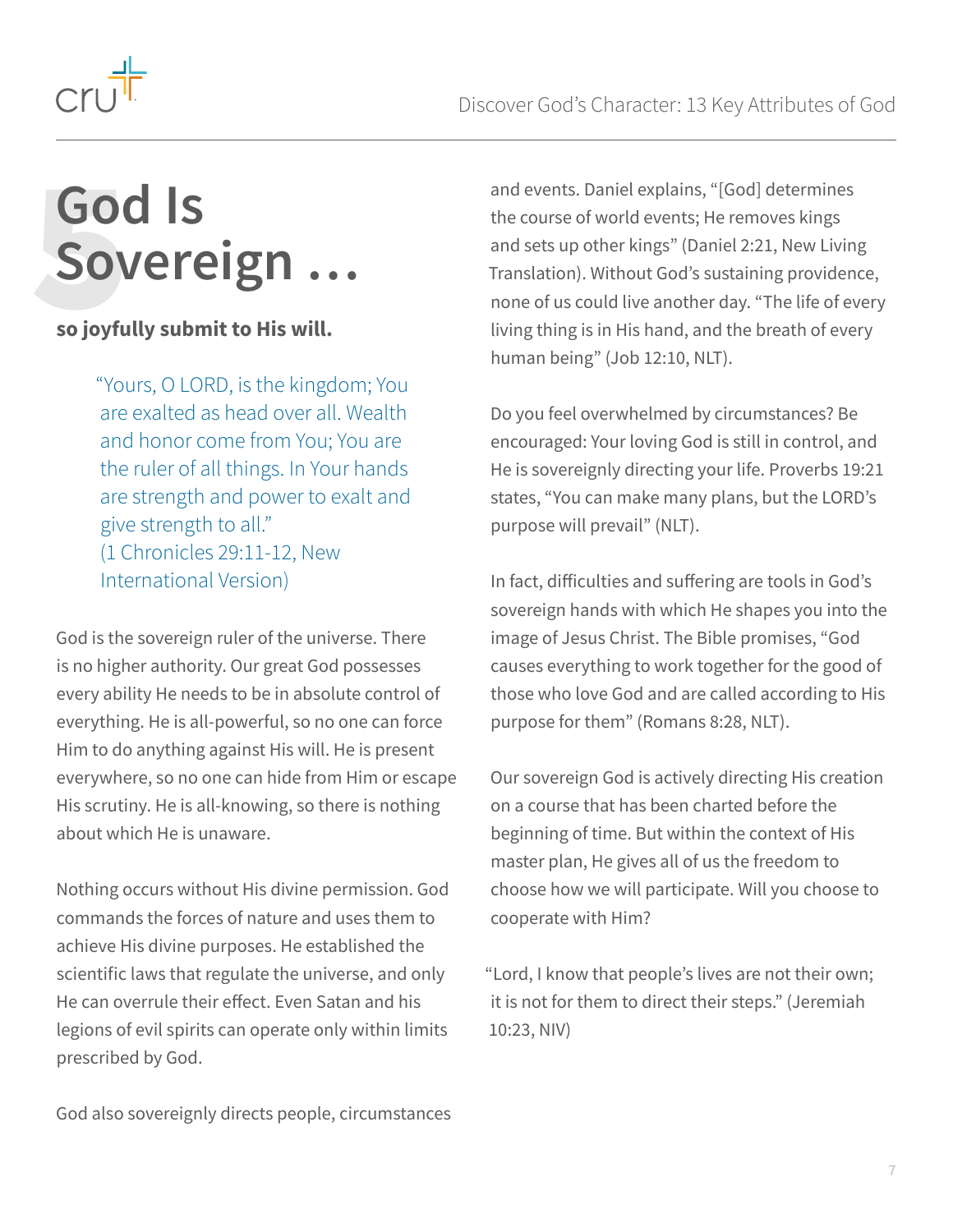

<span id="page-7-0"></span>

# **God Is Holy …** GO<br>
so devo<br>
worship

**so devote yourself to Him in purity, worship and service.**

Our God is holy. His character is perfect in every way. His moral excellence is the absolute standard of integrity and ethical purity. God's supreme holiness infinitely sets Him apart from His creation.

"Who else among the gods is like You, LORD? Who is like You — majestic in holiness, awesome in glory, working wonders?" (Exodus 15:11, New International Version)

As we meditate on God's supreme holiness, we cannot help being overcome with a sense of awe. The psalmist tells us, "Worship the LORD in the splendor of His holiness; tremble before Him, all the earth" (Psalm 96:9, NIV).

Solomon writes, "The fear of the LORD is the beginning of wisdom, and knowledge of the Holy One is understanding" (Proverbs 9:10, NIV). To fear God does not mean to be afraid of Him but to have a reverential respect for His magnificent greatness and unlimited authority. The Bible instructs us, "Serve the LORD with fear, and celebrate His rule with trembling" (Psalm 2:11, NIV).

You have been set apart by God to be holy. Rather than reflecting the opinions and attitudes of this

sinful world, you are to reflect the beauty of His holiness. But you can be holy only by placing your faith in Jesus Christ. As the holiness of God works into the fabric of your being, you will become sensitive to sin and learn to abhor it as God does.

God's holiness demands your devotion. The apostle John strongly warns, "Dear children, keep away from anything that might take God's place in your hearts" (1 John 5:21, New Living Translation). Where is your heart? Are you remaining pure and faithful to your holy God? Holy living involves a daily decision to surrender to the lordship of Christ.

Sin brings death and destruction, while holiness brings health and well-being. God wants your mind and heart to be filled with His holy qualities. As your life is transformed, you will project the light of His holiness into the darkness of this evil world. Then you shall be holy as He is holy.

"But now you must be holy in everything you do, just as God who chose you is holy." (1 Peter 1:15, NLT)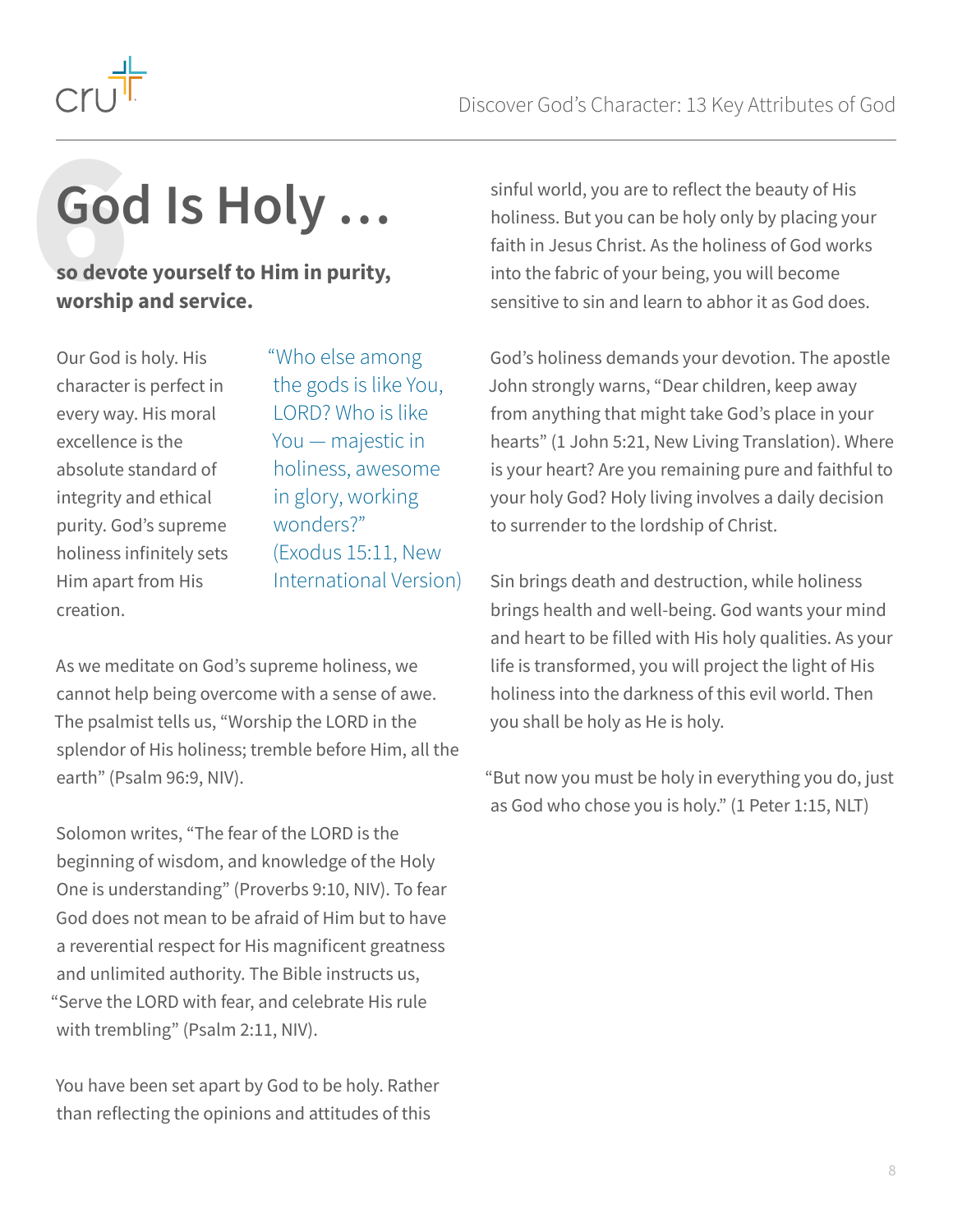<span id="page-8-0"></span>

### **God Is Absolute Truth …** Got<br>Tru

#### **so believe what He says and live accordingly.**

[Jesus said,] "I was born and came into the world to testify to the truth. All who love the truth recognize that what I say is true." (John 18:37, New Living Translation)

Our God is absolute truth. It is impossible for Him to be otherwise. In fact, God is the source of all truth. Our God, who is present everywhere and knows all things, has total understanding of what is real, what is right and what is true. Whatever He says is completely accurate.

When God gave the prophet Balaam a message to deliver to the king of Moab, Balaam said, "God is not a man, so he does not lie. He is not a human, so he does not change his mind. Has He ever spoken and failed to act? Has He ever promised and not carried it through?" (Numbers 23:19, NLT).

Whatever God says is absolutely right. Whatever He promises will always be fulfilled.

God wants us to know the truth. Jesus prayed for His disciples, asking God to "sanctify them by the truth; Your word is truth" (John 17:17, New

International Version). The Bible helps us know and understand the truth about Him, about ourselves and about life.

God also manifested truth to us in the person of Jesus Christ. Jesus said, "I am the way and the truth and the life" (John 14:6, NIV). While many people claim to know the truth, only Jesus could honestly claim to be the truth.

God also guides us into truth through the working of His Holy Spirit. Jesus told His disciples, "I will ask the Father, and He will give you another advocate to help you and be with you forever — the Spirit of truth" (John 14:16-17, NIV).

Jesus promises, "You are truly My disciples if you remain faithful to My teachings. And you will know the truth, and the truth will set you free" (John 8:31- 32, NLT). God's truth frees us to live as He intended.

God is our anchor of truth in a society of relativism and falsehood. Do your decisions and lifestyle demonstrate that you are listening to Jesus? Or have you bought into the lies of popular culture? Are you consistently spending time discovering truth in God's Word?

Truth will be found only by those who diligently seek it in the right places. Commit yourself daily to walk in the light of God's truth.

"Teach me your ways, O LORD, that I may live according to Your truth!" (Psalm 86:11, NLT)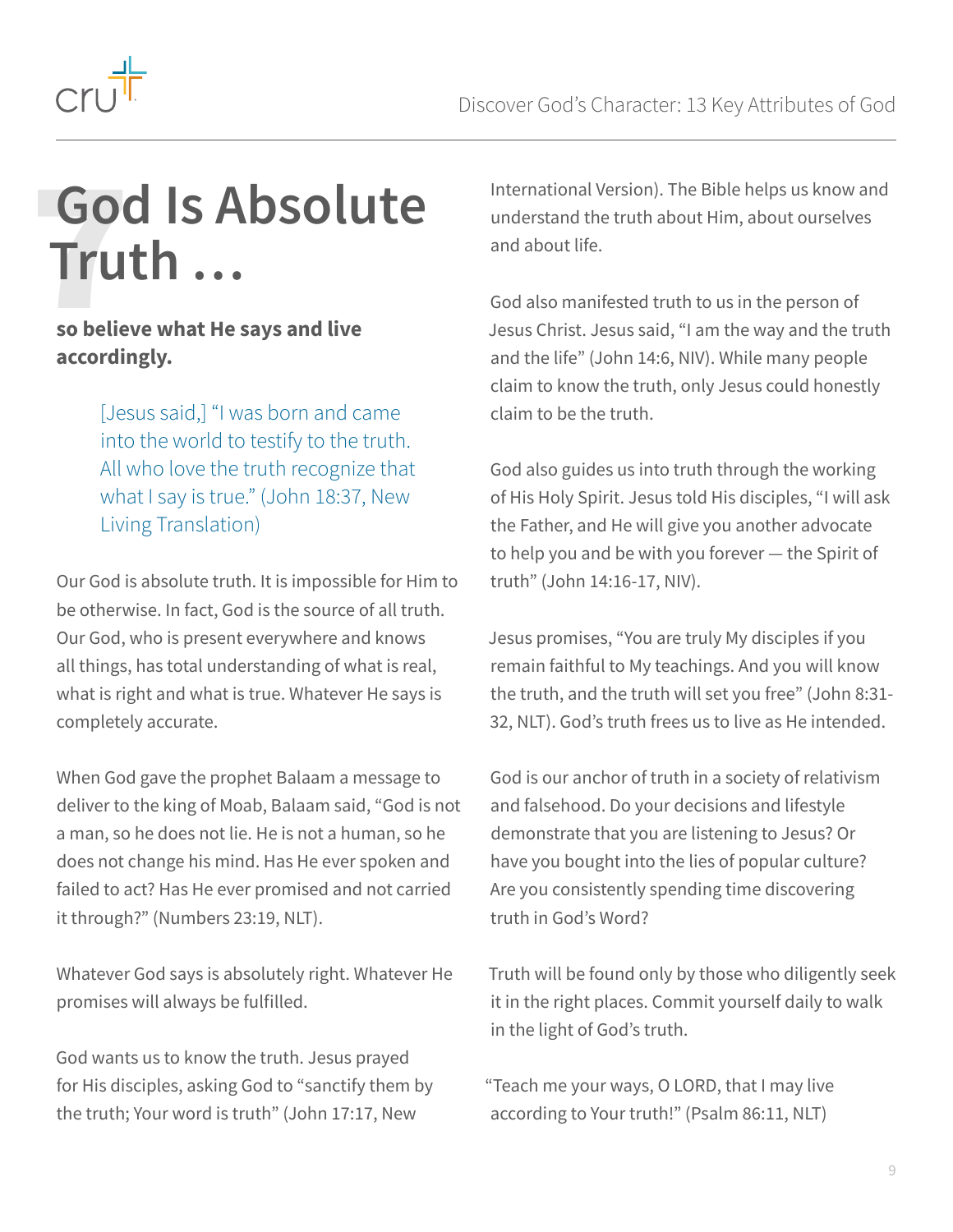<span id="page-9-0"></span>

### **God Is Righteous …** Go

#### **so live by His standards.**

God is righteous, and all the righteousness in the entire universe has its origin in Him. The psalmist exclaims, "Your righteousness, O God, reaches to the highest

"The LORD is righteous in all His ways and faithful in all He does." (Psalm 145:17, New International Version)

heavens. ... Who can compare with You, O God?" (Psalm 71:19, New Living Translation).

We live in an age when the distinction between right and wrong is becoming increasingly blurred. Our culture has adopted the principle of situational ethics, which proposes that what is morally right varies from person to person and situation to situation. Yet God's standards do not change; they are timeless.

God's laws are a reflection of His own righteous nature. If we break God's laws, we will pay the consequences. But we cannot keep God's perfect standard on our own. Only by receiving Jesus as our Savior and Lord are we made righteous.

The apostle Paul explains, "We are made right with God by placing our faith in Jesus Christ. And this is true for everyone who believes, no matter who we

are" (Romans 3:22, NLT). When we place our trust in Jesus, God no longer sees our sinfulness but only the perfect righteousness of Christ that now clothes us.

God wants you to display His righteousness in your new life. You can do this through faith as you daily "throw off your old sinful nature and your former way of life. ... Instead, let the Spirit renew your thoughts and attitudes. Put on your new nature, created to be like God — truly righteous and holy" (Ephesians 4:22–24, NLT). This is possible only as you consistently submit your will to the Holy Spirit and depend on Him to empower you.

As Christians, we must hold fast to the righteous standards set forth by the sovereign Ruler of the universe. Regardless of the beliefs and behavior of society, God will hold every person accountable according to His biblical decrees. Whose standards of right are you following?

"Surely, LORD, You bless the righteous; You surround them with Your favor as with a shield." (Psalm 5:12, NIV)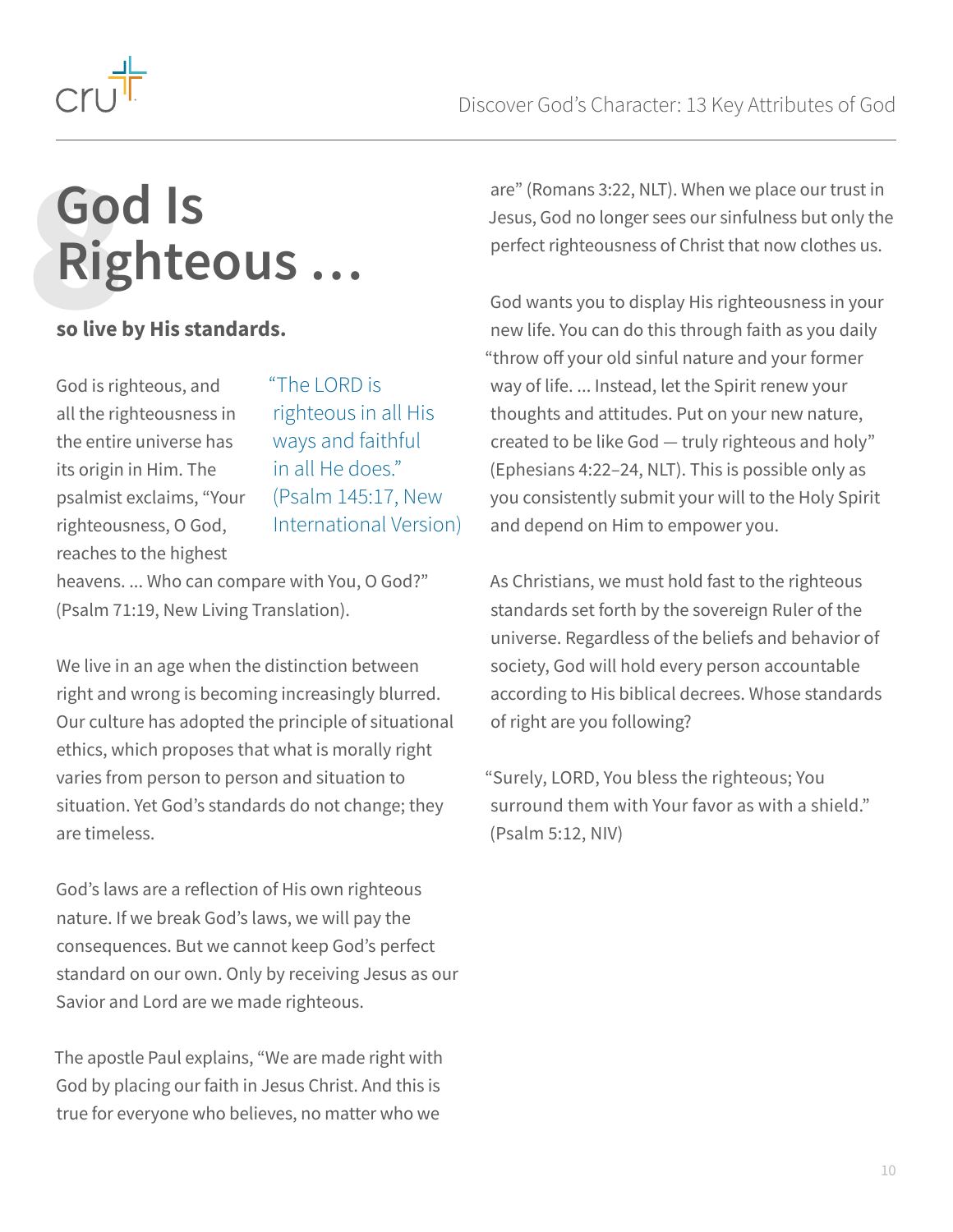

<span id="page-10-0"></span>

# **God Is Just … GO**<br>
so He w<br>
God is abs

#### **so He will always treat you fairly.**

God is absolutely just in all His judgments. Because of His holy righteousness, He cannot be bribed or corrupted in any way. God cannot be fooled. Because He is all-knowing and everpresent, He has all the facts at His disposal.

"I, the LORD, search all hearts and examine secret motives. I give all people their due rewards, according to what their actions deserve." (Jeremiah 17:10, New Living Translation)

He knows the circumstances and motives, so His decisions are always based on absolute truth. God is also a perfect judge because when He pronounces judgment, He has the power and sovereignty to carry out the punishment. "Everything He does is just and fair. He is a faithful God who does no wrong; how just and upright He is!" (Deuteronomy 32:4, NLT).

Justice is a pillar of society, ensuring that the innocent are vindicated and the guilty are punished. But all too often, this standard for justice is compromised for personal gain by corrupt judges and unscrupulous lawyers. Consequently, many people mistakenly believe they can manipulate God's system of justice. They think that God is fooled by their excuses and alibis.

But because He is a just God, His verdict will always

be right. King David said, "The Lord is righteous, He loves justice" (Psalm 11:7, New International Version).

Because God is just, He will always treat you fairly. However, as the holy and righteous sovereign of the universe, God cannot ignore any act of sin. God hates sin with a holy passion. The psalmist writes, "You spread out our sins before You — our secret sins — and You see them all. ... Who can comprehend the power of Your anger? Your wrath is as awesome as the fear You deserve" (Psalm 90:8,11, NLT).

God's anger over sin should never be underestimated. You need to have a healthy fear of God to help you avoid anything that would violate your relationship with Him.

God also rewards right behavior. Although your salvation is secured by faith in Jesus Christ, your good works confirm that you are a child of God and determine the rewards you will receive from Him. We serve a just God, so what you do in this life will matter for eternity.

"God will judge us for everything we do, including every secret thing, whether good or bad." (Ecclesiastes 12:14, NLT)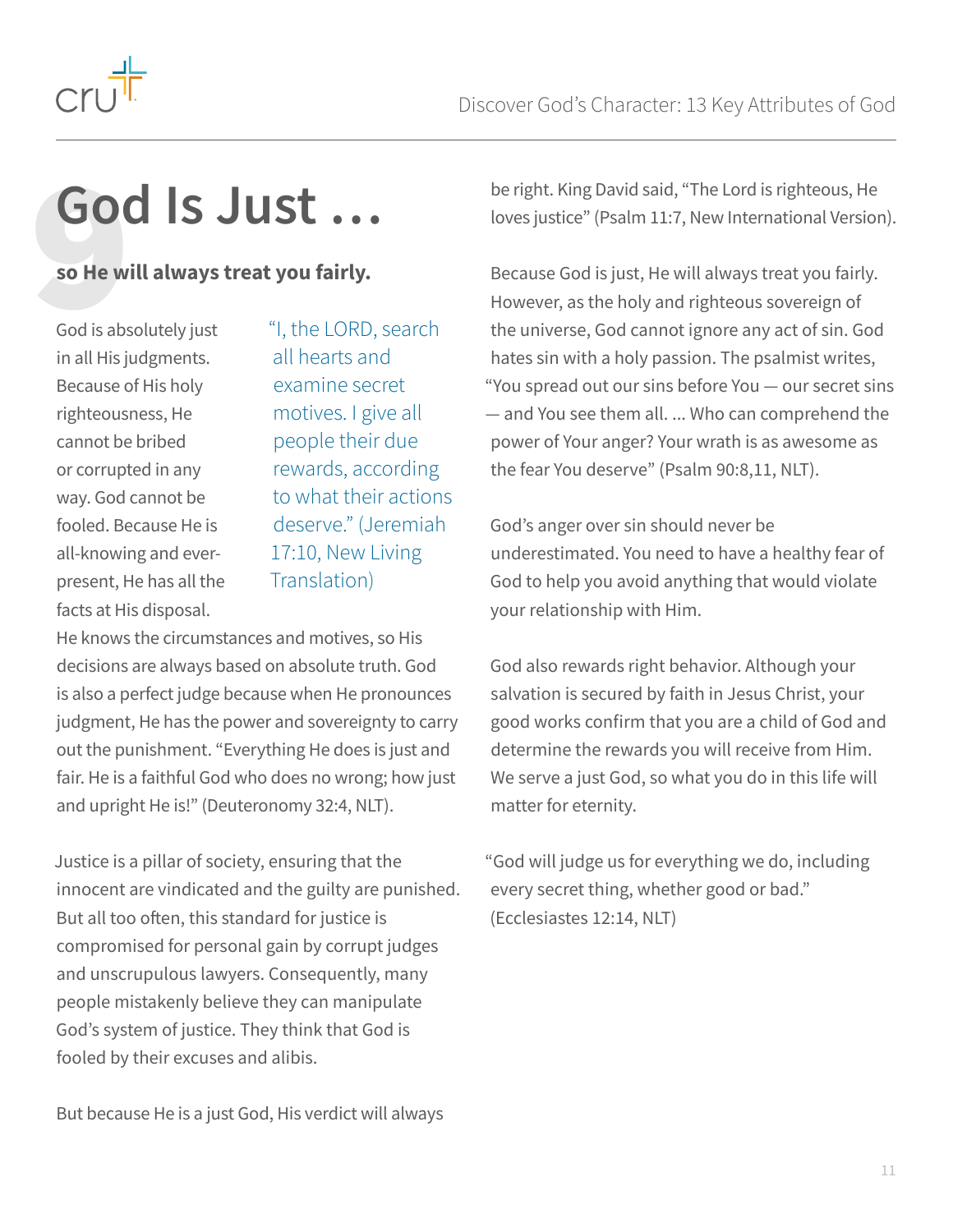<span id="page-11-0"></span>

# **God Is Love …** God Is<br>
so He is uncondi<br>
your well-being.

**so He is unconditionally committed to your well-being.**

> "Your roots will grow down into God's love and keep you strong. And may you have the power to understand, as all God's people should, how wide, how long, how high, and how deep His love really is." (Ephesians 3:17-18, New Living Translation)

God is the source of all love. It flows out of the great reservoir of His goodness. Love permeates all of His attributes. While people sometimes violate standards of honesty, righteousness, and morality to please others, God never compromises His integrity. His love does not suppress or negate any of His other attributes.

God's love is unconditional. It is not based on how good you are or what you do to please Him. He loves you because He is God and you are His creation. God's love never fails. The psalmist proclaims, "The LORD is good. His unfailing love continues forever" (Psalm 100:5, NLT). God's love will not be terminated because of disappointment or a change of heart. He defines love, He generates love, and He demonstrates what true love looks like.

John explains, "This is real love — not that we loved God, but that He loved us and sent His Son as a

sacrifice to take away our sins" (1 John 4:10, NLT). Jesus gave His life on your behalf. He could not have sacrificed any more. God's love for you is supreme.

We, in turn, are to love God wholeheartedly. Jesus declared: "Love the Lord your God with all your heart, all your soul, and all your mind. This is the first and greatest commandment" (Matthew 22:37- 38, NLT). God, in His sovereignty, has created us to find our greatest joy and fulfillment in loving Him.

God also enables us to be channels of His supernatural love. On our own, we are incapable of loving as we should, but God has for us an unending supply of His divine love. It is for us to claim, to enjoy and to share with others.

When believers begin to love God, love their neighbors as themselves and love their enemies, society will change for the better. Then the world today, as in the first century, will marvel when they see and experience the transforming power of God's love.

"Nothing in all creation will ever be able to separate us from the love of God that is revealed in Christ Jesus our Lord." (Romans 8:39, NLT)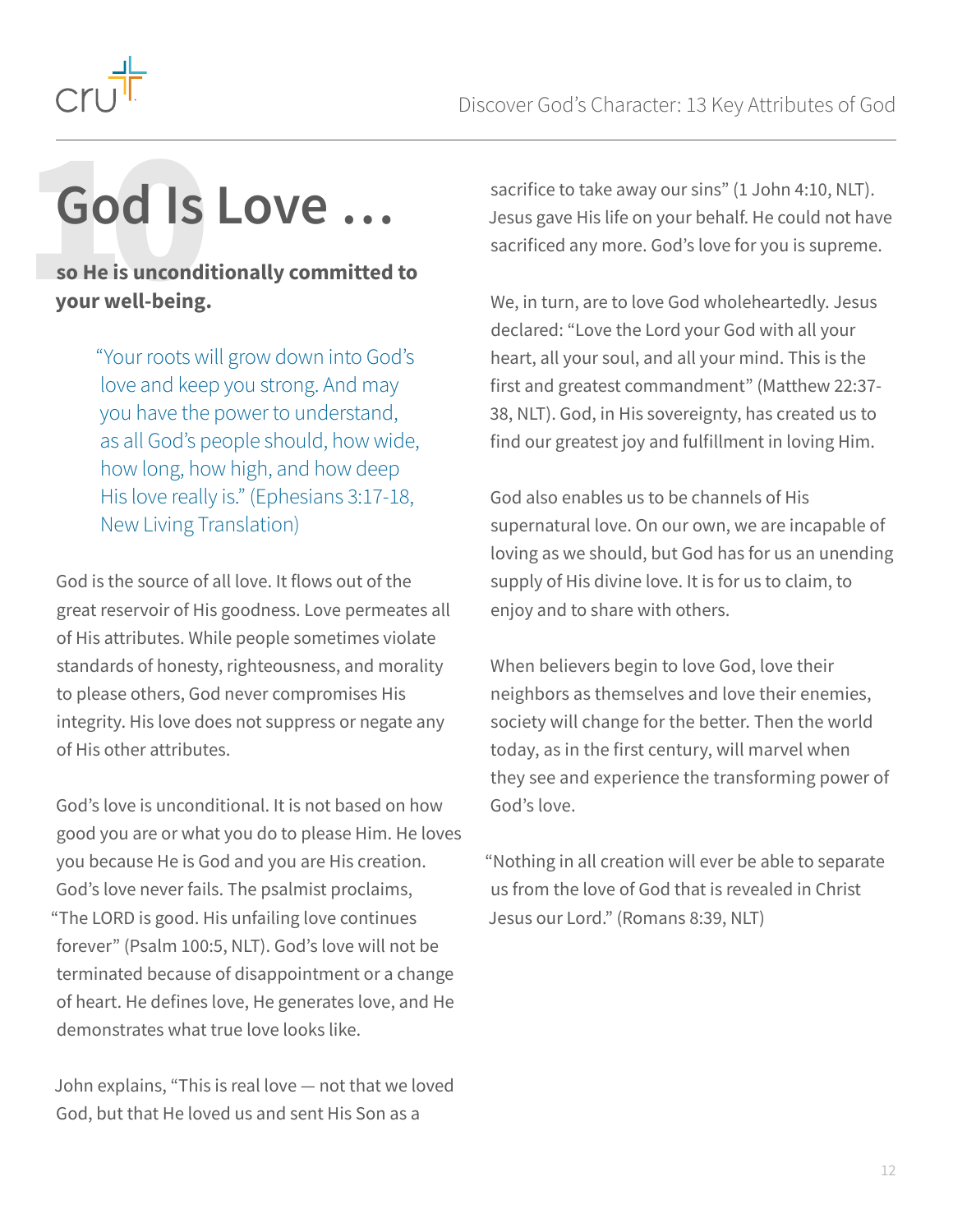<span id="page-12-0"></span>

### **God Is Merciful …** God Is<br>Mercifu

#### **so He forgives you of your sins when you sincerely confess them.**

God is the master of mercy. His very nature desires to relieve you of the self-imposed misery and distress you experience because of your sin.

"The Lord is full of compassion and mercy." (James 5:11, New International Version)

All humanity benefits from God's mercy to some degree. Jesus stated, "He gives His sunlight to both the evil and the good, and He sends rain on the just and on the unjust" (Matthew 5:45, New Living Translation). But God also has a sovereign mercy He shows to those who are His. In gratitude, this is the mercy you are to share with others.

God shows you mercy because He compassionately cares about you. The prophet Isaiah states, "The LORD comforts His people and will have compassion on His afflicted ones" (Isaiah 49:13, NIV). Your loving Father cares about what you are going through. The gospels are filled with examples of how Jesus was moved with compassion and acted to help those who were sick, suffering and in need. Consider the blind man, Bartimaeus, or the ten lepers. Jesus reached out His hands and healed

them. Or the woman caught in adultery: He spoke compassionately to her and forgave her.

To experience God's mercy, you must repent of your sin and accept God's forgiveness. The Bible promises, "The Lord our God is merciful and forgiving, even though we have rebelled against Him" (Daniel 9:9, NIV).

God wants you in turn to be merciful to others. In the Sermon on the Mount, Jesus declared, "God blesses those who are merciful, for they will be shown mercy" (Matthew 5:7, NLT). In fact, Jesus said, "If you refuse to forgive others, your Father will not forgive your sins" (Matthew 6:15, NLT). God's mercy flows to those who show mercy to others.

Your loving heavenly Father is committed to your well-being. Out of His great compassion, He generously bestows on you His grace and mercy. God demonstrates His grace by showering you with blessings you do not deserve. He displays His great mercy by withholding the punishment you so rightfully deserve.

"Let us come boldly to the throne of our gracious God. There we will receive His mercy, and we will find grace to help us when we need it most." (Hebrews 4:16, NLT)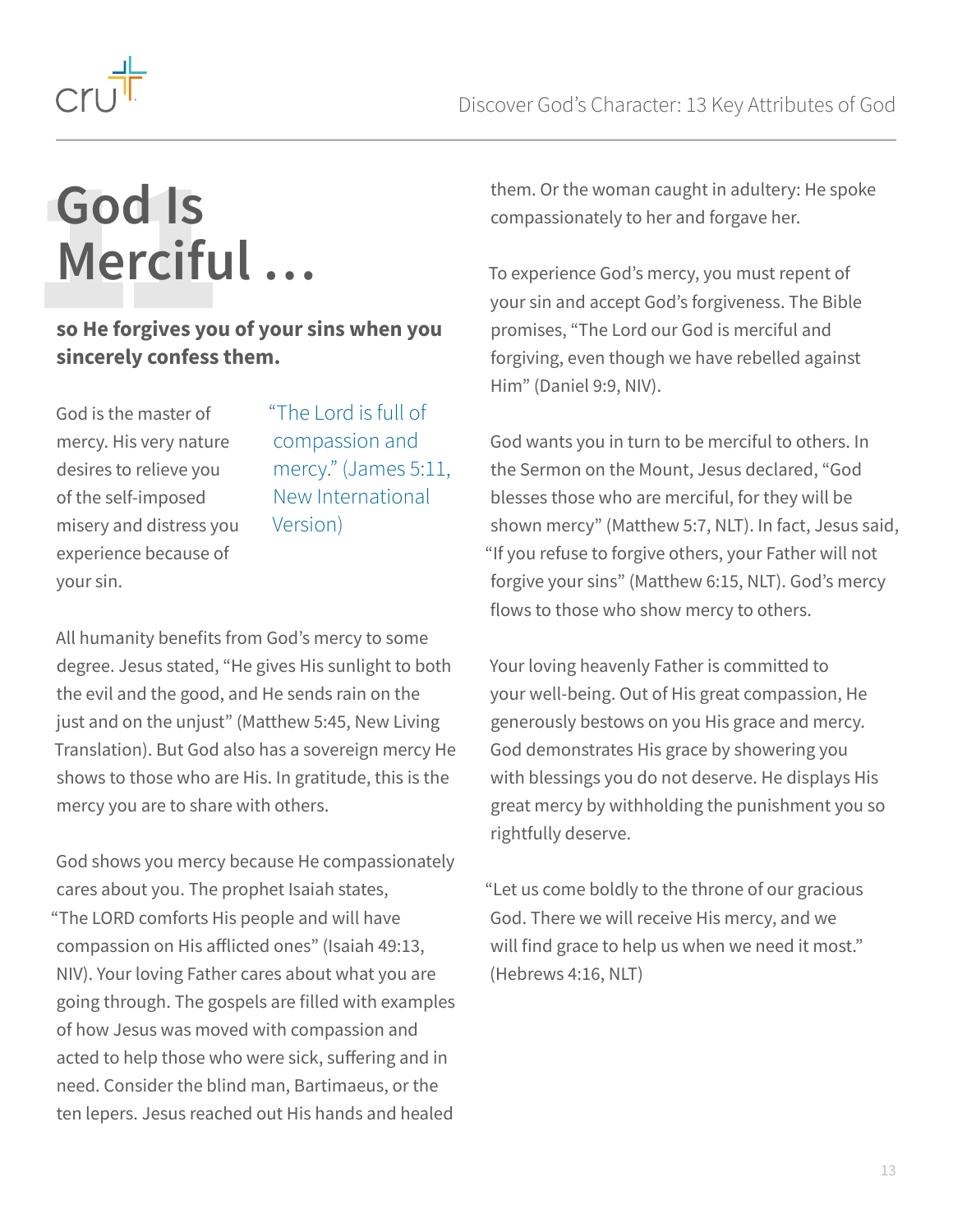<span id="page-13-0"></span>

### **God Is Faithful …** God Is<br>Faithfu

#### **so you can trust Him to always keep His promises.**

"O Lord God Almighty! Where is there anyone as mighty as You, Lord? Faithfulness is Your very "O LORD God of Heaven's Armies! Where is there anyone as mighty as You, O LORD? You are entirely faithful." (Psalm 89:8, New Living Translation)

Faithfulness is at the heart of all that God is and does. His truthfulness, holiness, love, righteousness and other attributes ensure His faithfulness. He is incapable of being otherwise.

God is faithful to protect you from temptation and the evil one. Paul wrote, "God is faithful. He will not allow the temptation to be more than you can stand. When you are tempted, He will show you a way out so that you can endure" (1 Corinthians 10:13, NLT). When you are tempted to sin, do not focus on the attractiveness of the temptation but on God's faithfulness to deliver you from that situation.

God is faithful to forgive you even when you are unfaithful. Because you are still in a body of flesh, you have a tendency to sin and, ultimately, to be unfaithful. How encouraging it is to remember God's

promise, "If we are unfaithful, He remains faithful, for He cannot deny who He is" (2 Timothy 2:13, NLT). But you must be sincere in your repentance and not abuse God's grace. The Bible states, "If we confess our sins to Him, He is faithful and just to forgive us and to cleanse us from all wickedness" (1 John 1:9, NLT).

God is faithful to purify you from unrighteousness. It is God's plan for you to become holy and advance His kingdom. And He is faithful to bring this to pass. Paul declared, "I am certain that God, who began the good work within you, will continue His work until it is finally finished on that day when Christ Jesus returns" (Philippians 1:6, NLT).

God is faithful to fulfill His promises. Hebrews 10:23 states, "Let us hold tightly without wavering to the hope we affirm, for God can be trusted to keep His promise" (NLT). God is ready and able to deliver all He has promised.

God is faithful to help you in your need. He will never fail you! He is reliable. He is trustworthy. He cannot be otherwise. Your holy and loving God is faithful!

"If you are suffering in a manner that pleases God, keep on doing what is right, and trust your lives to the God who created you, for He will never fail you." (1 Peter 4:19, NLT)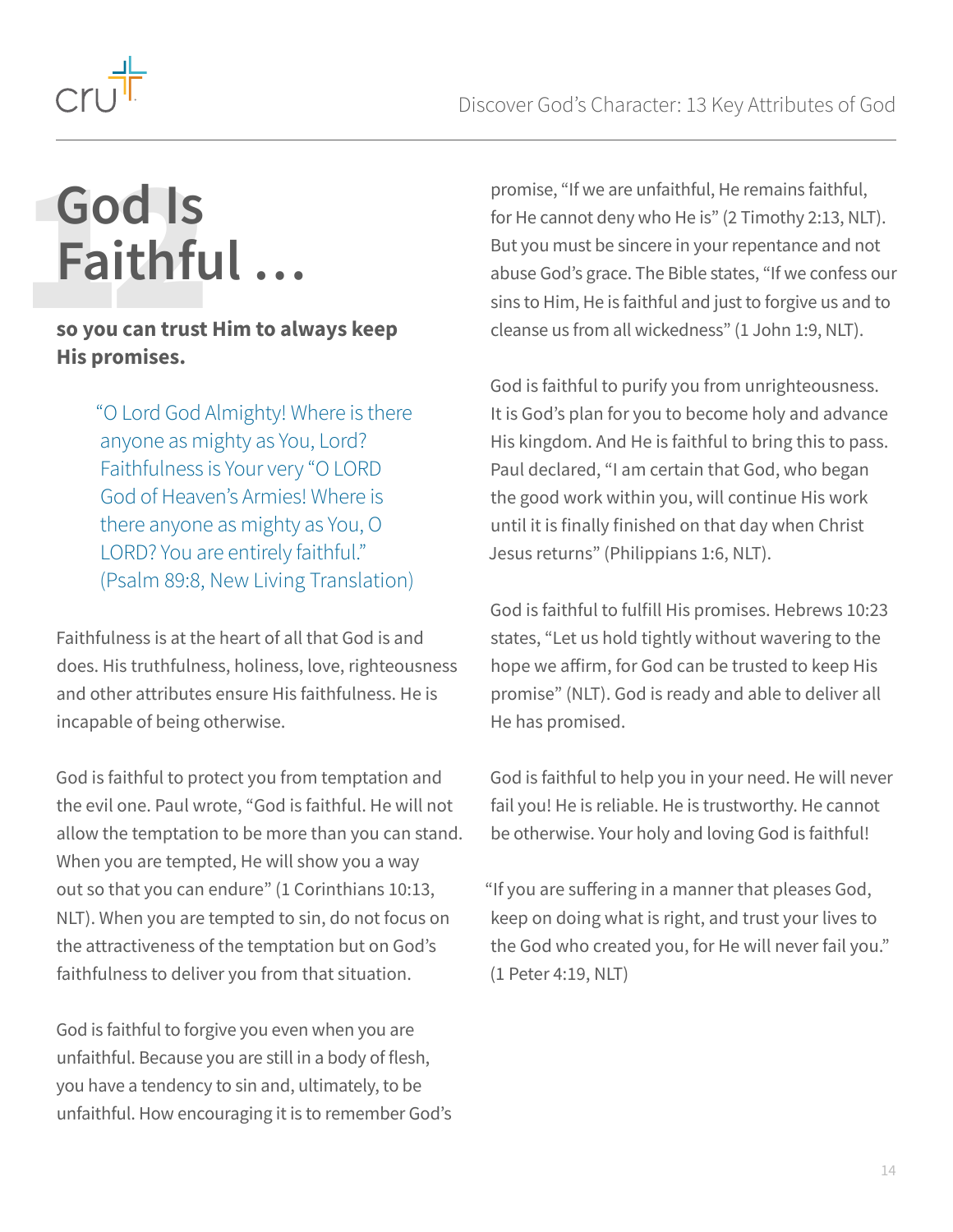<span id="page-14-0"></span>

### **God Never Changes … God Ne**<br> **Change**<br> **so your future is s**

#### **so your future is secure and eternal.**

"Whatever is good and perfect is a gift coming down to us from God our Father, who created all the lights in the heavens. He never changes or casts shifting shadows." (James 1:17, New Living Translation)

God never changes. In fact, it is impossible for God to change. The influences that cause change in your life have no effect on God. He will never be stronger or weaker. His knowledge and wisdom will not increase or diminish. God does not compromise or change His values. And God does not have mood swings. Life and its uncertainties may shake you, but God — the Rock of Ages — does not move. If you cling to Him, His strength will sustain you.

God's unchanging purpose gives you eternal significance. Psalm 33:11 states, "The LORD's plans stand firm forever; His intentions can never be shaken" (NLT). God's plan is unchangeable. It existed at the beginning of creation and remains the same today. And you are part of His plan! Paul explains, "We are God's masterpiece. He has created us anew in Christ Jesus, so we can do the good things He planned for us long ago" (Ephesians 2:10, NLT).

God's unchangeable ways assure you of unwavering guidance. Psalm 18:30 states, "God's way is perfect. All the LORD's promises prove true" (NLT). God's principles for life never change. His guidelines, given in Scripture, produce fruitful lives when we follow them.

God's unchanging Word equips you with timeless truth. Isaiah declared, "The grass withers, and the flowers fade, but the word of our God stands forever" (Isaiah 40:8, NLT). God's words and commands are timeless.

God's unchanging commitment guarantees everlasting security. If you have trusted in Jesus Christ as your Lord and Savior, you can be assured of eternal life. God is eternally committed to your redemption, your spiritual growth, and your eternal destiny. God's commitment to you is as strong as He is eternally constant. The storms of life are continually changing, but God remains the same. He is consistent and reliable. He is your anchor. You can count on God because He never changes.

"Jesus Christ is the same yesterday, today, and forever." (Hebrews 13:8, NLT).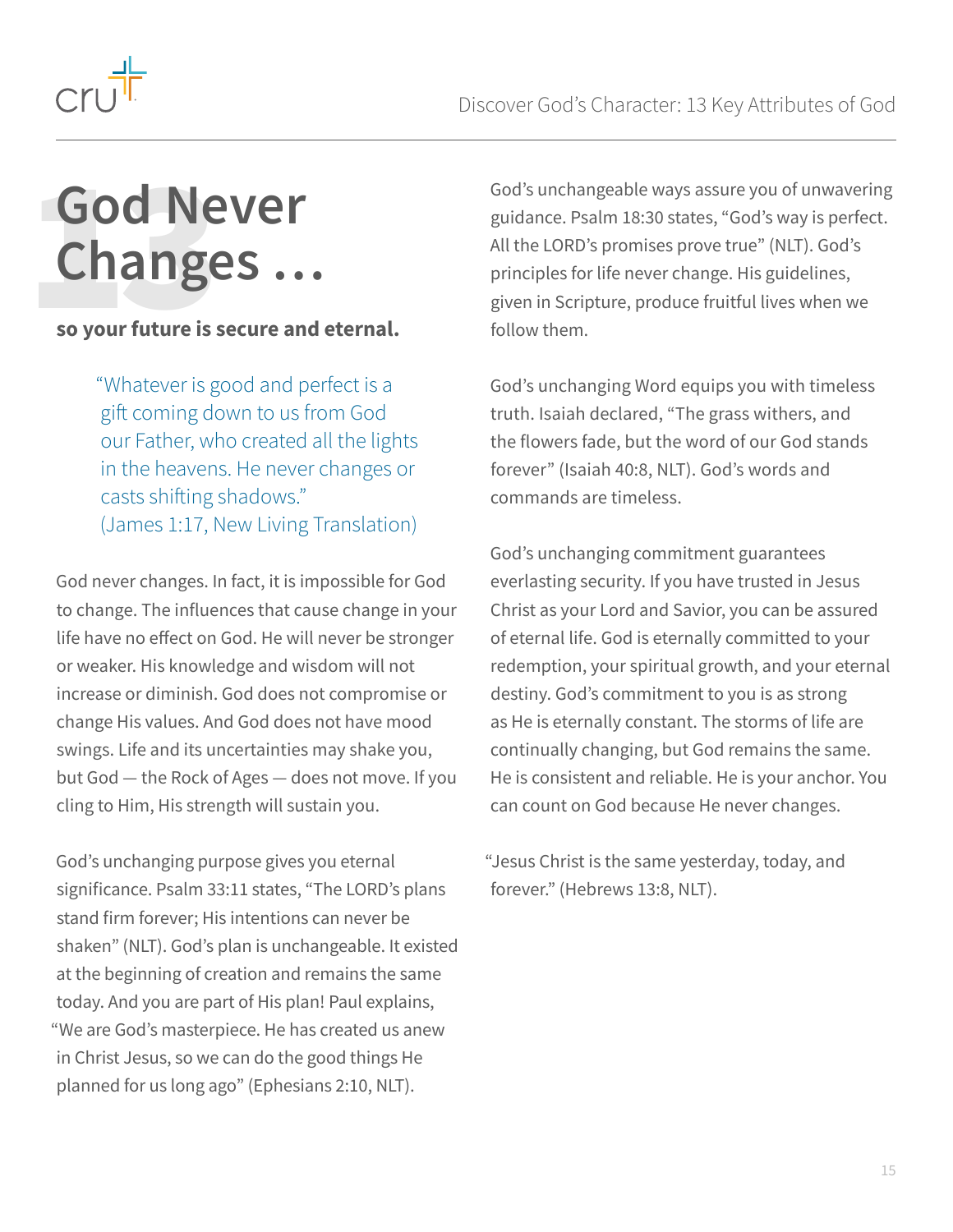

### **Count on God**

When you see God as He truly is, your life cannot help but change. Circumstances that have seemed overwhelming, people who were impossible to get along

"I trust in God, so why should I be afraid? What can mere mortals do to me?" (Psalm 56:4, New Living Translation)

with and problems that appeared unsolvable all diminish when viewed in the context of who God is and His commitment to your well-being.

Remember, with God all things are possible. With His unlimited abilities, nothing is too difficult for Him. With His absolute integrity, He will always do what is right. And with His unconditional commitment to you, He will always do what is in your best interest.

Are God's glorious attributes the lenses through which you are looking at life? Spend time with your amazing Creator, for the more you get to know His magnificent character, the more you will reflect the radiance of God's presence to those around you. Will you let God begin a transforming work in you?

"Trust in the LORD with all your heart." (Proverbs 3:5, NLT)